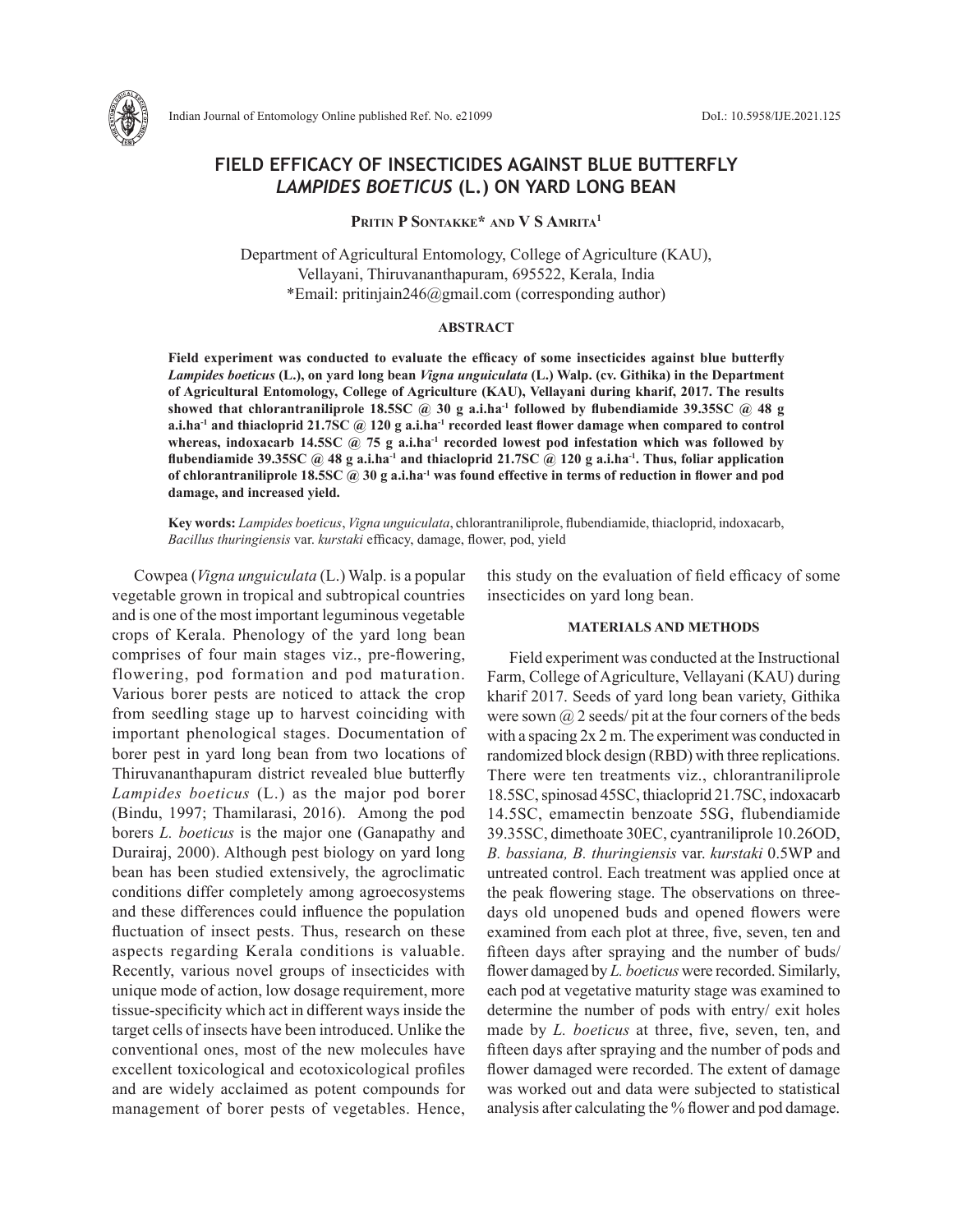### **RESULTS AND DISCUSSION**

Significant variation in flower damage was observed in the treated plots. On 3 DAS, least flower damage was recorded from plots treated with chlorantraniliprole 18.5SC  $\omega$  30 g a.i.ha<sup>-1</sup>(1.96%) followed by emamectin benzoate 5SG  $\omega$  10 g a.i.ha<sup>-1</sup> (2.56%) whereas cyantraniliprole 10.26OD  $\omega$  60 g a.i.ha<sup>-1</sup> (7.28%), indoxacarb 14.5EC  $@$  75 g a.i.ha<sup>-1</sup> (8.51%) and spinosad 45SC  $\omega$  100 g a.i.ha<sup>-1</sup> (10.25%) were found on par with the above against untreated plot (50.69%) (Table 1). Similar findings were also obtained by Katagihallimath and Siddappaji (1962), who observed that *L. boeticus* is the most important pest. Govindan et al. (1989) observed that *L. boeticus* damages the flower buds and feed on the developing seeds of pulses, similar with present results in yard long bean. At 5 DAS, least flower damage (1.75%) was recorded in plot sprayed with chlorantraniliprole 18.5SC  $\omega$  30 g a.i.ha<sup>-1</sup> which was on par with thiacloprid 21.7SC  $\omega$ 120 g a.i.ha-1 (2.39%), indoxacarb 14.5EC @ 75 g a.i. ha<sup>-1</sup> (3.03%), emamectin benzoate 5SG  $\omega$  10 g a.i.ha<sup>-1</sup>  $(3.50\%)$  and spinosad 45SC  $\omega$  100 g a.i.ha<sup>-1</sup> (6.52%) as against 30.91% in untreated plot. Vijayasree (2013) observed that chlorantraniliprole 18.5SC  $\omega$  30 g a.i. ha<sup>-1</sup>, indoxacarb 14.5SC  $\omega$  60 g a.i. ha<sup>-1</sup> and emamectin benzoate 5SG  $\omega$  10 g a.i. ha<sup>-1</sup> proved superior.

Similarly, on 7 DAS chlorantraniliprole 18.5SC  $\omega$  30 g a.i.ha<sup>-1</sup> recorded least flower damage (3.60%) and was on par with flubendiamide 39.35SC  $\omega$  48 g a.i.ha<sup>-1</sup> (6.42%) and cyantraniliprole 10.26OD  $\omega$  60 g a.i.ha<sup>-1</sup> (8.97%) whereas the untreated plot had  $48.14\%$ flower damage. Drastic decline in flower damage was observed at 10 DAS with flubendiamide 39.35SC @ 48 g a.i.ha<sup>-1</sup> (1.38%) followed by spinosad 45SC  $\omega$  100 g a.i.ha<sup>-1</sup> (2.77%) and chlorantraniliprole 18.5SC  $\omega$  30 g a.i.ha $^{-1}$  (5.29%). These observations are in agreement with those of Srivastava and Joshi (2011) in pigeonpea with spinosad 45SC  $\omega$  73 g a.i.ha<sup>-1</sup>, flubendiamide 20WG @ 50 g a.i.ha-1, indoxacarb 14.5SC @ 0.4 kg ha<sup>-1</sup> and emamectin benzoate 5WSG  $\omega$  11 g a.i. ha<sup>-1</sup>. On 15 DAS, plot treated with thiacloprid 21.7SC @ 120 g a.i. ha<sup>-1</sup> recorded minimum flower damage  $(3.03\%)$ followed by cyantraniliprole 10.26OD  $\omega$  60 g a.i.ha<sup>-1</sup>  $(4.76\%)$  and flubendiamide 39.35SC  $\omega$  48 g a.i.ha<sup>-1</sup> (9.69%) whereas it was 29.72% in the untreated plot (Table 1).

Least pod damage (4.16%) was in plots treated with emamectin benzoate 5SG  $\omega$  10 g a.i.ha<sup>-1</sup> which was on par with indoxacarb 14.5 EC at 75 g a.i.ha<sup>-1</sup> (4.76%), cyantraniliprole 10.26 OD @ 60 g a.i.ha<sup>-1</sup>  $(9.04\%)$ and thiacloprid 21.7SC  $\omega$  120 g a.i. ha<sup>-1</sup> (10.89%). At 7 DAS, plot treated with indoxacarb 14.5EC @ 75 g a.i.ha-1 recorded significantly least infestation (6.98%) followed by flubendiamide 39.35SC  $\omega$  48 g a.i.ha<sup>-1</sup> (12.63%), thiacloprid 21.7SC  $\omega$  120 g a.i. ha<sup>-1</sup> (15.27%) and dimethoate (16.83%) as compared to 45.07% in untreated plot. Flubendiamide 480SC @ 0.1 ml/ l gave maximum protection against *L. boeticus* after second spray as stated by Anusha et al. (2014). At 10 DAS, pod damage declined significantly with flubendiamide 39.35SC  $\omega$  48 g a.i.ha<sup>-1</sup> (2.56%) followed by emamectin benzoate 5SG  $(a)$  10 g a.i.ha<sup>-1</sup> (4.73). The present results agree with those of Pant et al. (2021) on chlorantraniliprole 18.5%SC against cowpea pod borer. Ameta et al. (2011) revealed lowest pod (5.67 and 6.14%) damage by *H. armigera* and *M. testulalis* in flubendiamide 480SC @ 100 ml ha<sup>-1</sup> treated plot in pigeonpea. Significant effect was observed in the foliar application of bioinoculants like *B. bassiana* and *B. thuringiensis* applied plots on pod borer complex of cowpea (Soundararajan and Chitra, 2011; Subhasree and Mathew, 2014; Anitha and Parimala, 2014).

At fifteen days after spraying least pod damage (5.55%) was recorded in plots treated with emamectin benzoate 5SG  $\omega$  10 g a.i.ha<sup>-1</sup> which was on par with the thiacloprid 21.7SC  $\omega$  120 g a.i. ha<sup>-1</sup> having damaged pods of 5.89%. In the rest of the treatments, the pod damage ranged from 6.33 to 30.48% and all the treatments were superior. Emamectin benzoate 5SG @  $10$  g a.i.ha<sup>-1</sup> gave maximum crop yield  $(160.77 \text{ g plant}^{-1})$ which was on par with chlorantraniliprole 18.5SC  $\omega$ 30 g a.i.ha<sup>-1</sup>  $\omega$  (159.83 g plant<sup>-1</sup>) and flubendiamide 39.35SC  $@$  48 g a.i.ha<sup>-1</sup> (152.66 g plant<sup>1</sup>) (Table 1). Similar findings were observed by Ameta et al. (2011) on pod and flower damage by *H. armigera* with flubendiamide 480SC  $\omega$  100 ml ha<sup>-1</sup> in pigeonpea. The novel insecticides like chlorantraniliprole, flubediamide and spinosad were highly effective against lepidopteran pests (Chatterjee and Mondal, 2012). Highest yield of pigeonpea with use of chlorantraniliprole followed by flubendiamide had been reported earlier (Sreekanth et al., 2015). Similar results were also obtained by Mohanraj et al. (2012) and Sapkal et al. (2018).

#### **ACKNOWLEDGEMENTS**

The first author acknowledges the University Grant Commission for MANF Fellowship for the research work and Kerala Agricultural University (KAU).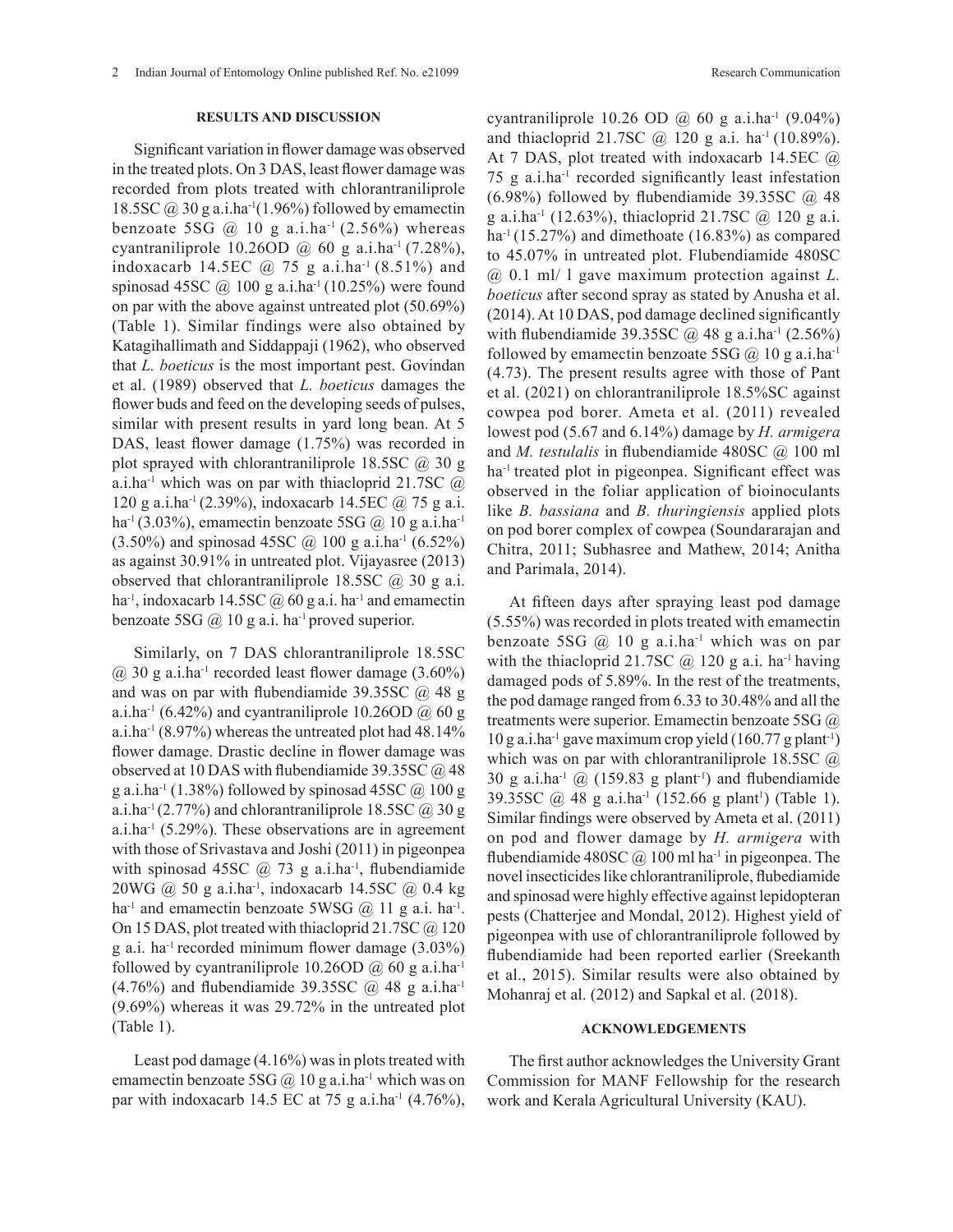| Ì                                                                                                                                                                                                                              |
|--------------------------------------------------------------------------------------------------------------------------------------------------------------------------------------------------------------------------------|
|                                                                                                                                                                                                                                |
| ١                                                                                                                                                                                                                              |
| í                                                                                                                                                                                                                              |
| i                                                                                                                                                                                                                              |
| ;<br>ֺ֪֪֪֧֪֪֦֧֧֧֧֪֧֪֪֪֪֪֪֪֪֪֪֪֛֪֪֛֪֪֛֪֪֪֪֪֛֪֪֪֪֪֛֚֚֚֚֚֚֚֚֚֚֚֚֚֚֚֚֚֚֚֕֝֝֝֝֝֬֝֬֝֬֝֟֝֬֝֬֝֬֝֬<br>I                                                                                                                                 |
| Ì                                                                                                                                                                                                                              |
| chines and contributed to contribute the contributed of the state of contributed on the contributed of the contributed on the contributed of the contributed on the contributed on the contributed on the contributed on the c |
| .<br>ל<br>ł                                                                                                                                                                                                                    |
| $ -$<br>;<br>}<br>š<br>P<br>$\frac{1}{1}$                                                                                                                                                                                      |
|                                                                                                                                                                                                                                |
| $\overline{a}$<br>;<br>I                                                                                                                                                                                                       |

|                                                         |                                             |                                                                                                                                                                                                                                                                                   | Flower damage $(\%$                                                                                                                                                                                                                                                                                                         |                                                                                                                                                                                                                                                                                                                                                   |                                                                                                                                                                                                                                                                                                                                                    |                                                                                                                                                                                                                                                                                                                                  | Pod damage (%)                                                                                                                                                                                                                                                                                                                                                 |                                                                                                                                                                                                                                                                                                                                        |                                                                                                                                                                      | bləiv qorC                 |
|---------------------------------------------------------|---------------------------------------------|-----------------------------------------------------------------------------------------------------------------------------------------------------------------------------------------------------------------------------------------------------------------------------------|-----------------------------------------------------------------------------------------------------------------------------------------------------------------------------------------------------------------------------------------------------------------------------------------------------------------------------|---------------------------------------------------------------------------------------------------------------------------------------------------------------------------------------------------------------------------------------------------------------------------------------------------------------------------------------------------|----------------------------------------------------------------------------------------------------------------------------------------------------------------------------------------------------------------------------------------------------------------------------------------------------------------------------------------------------|----------------------------------------------------------------------------------------------------------------------------------------------------------------------------------------------------------------------------------------------------------------------------------------------------------------------------------|----------------------------------------------------------------------------------------------------------------------------------------------------------------------------------------------------------------------------------------------------------------------------------------------------------------------------------------------------------------|----------------------------------------------------------------------------------------------------------------------------------------------------------------------------------------------------------------------------------------------------------------------------------------------------------------------------------------|----------------------------------------------------------------------------------------------------------------------------------------------------------------------|----------------------------|
| Treatments                                              | 3 DAS                                       | 5                                                                                                                                                                                                                                                                                 | 7 DAS                                                                                                                                                                                                                                                                                                                       |                                                                                                                                                                                                                                                                                                                                                   |                                                                                                                                                                                                                                                                                                                                                    | 5 DAS                                                                                                                                                                                                                                                                                                                            | 7 DAS                                                                                                                                                                                                                                                                                                                                                          | IODAS                                                                                                                                                                                                                                                                                                                                  | 5 DA!                                                                                                                                                                | $(g$ plant <sup>-1</sup> ) |
| 18.5SC @ 30 g a.1 ha<br>Chlorantraniliprole             | 1.96<br>$(1.31)^{a}$                        |                                                                                                                                                                                                                                                                                   |                                                                                                                                                                                                                                                                                                                             |                                                                                                                                                                                                                                                                                                                                                   |                                                                                                                                                                                                                                                                                                                                                    |                                                                                                                                                                                                                                                                                                                                  |                                                                                                                                                                                                                                                                                                                                                                |                                                                                                                                                                                                                                                                                                                                        | $12.79$<br>$(3.47)$ <sup>ab</sup>                                                                                                                                    | 159.83                     |
| $@100g$ a.i.ha <sup>-1</sup><br>Spinosad 45SC           | $\left(2.89\right)^{\rm abc}$<br>10.25      |                                                                                                                                                                                                                                                                                   |                                                                                                                                                                                                                                                                                                                             |                                                                                                                                                                                                                                                                                                                                                   |                                                                                                                                                                                                                                                                                                                                                    |                                                                                                                                                                                                                                                                                                                                  |                                                                                                                                                                                                                                                                                                                                                                |                                                                                                                                                                                                                                                                                                                                        | $24.90$<br>(4.88) <sup>bcc</sup>                                                                                                                                     | 115.38                     |
| Thiacloprid 21.7SC<br>$@120g$ a.i.ha                    | $\left( 3.18\right) ^{\text{abc}}$<br>10.97 |                                                                                                                                                                                                                                                                                   |                                                                                                                                                                                                                                                                                                                             |                                                                                                                                                                                                                                                                                                                                                   |                                                                                                                                                                                                                                                                                                                                                    |                                                                                                                                                                                                                                                                                                                                  |                                                                                                                                                                                                                                                                                                                                                                |                                                                                                                                                                                                                                                                                                                                        |                                                                                                                                                                      | 141.1                      |
| Indoxacarb 14.5EC<br>$@75g$ a.i.ha                      | $(2.56)^{ab}$<br>8.51                       |                                                                                                                                                                                                                                                                                   |                                                                                                                                                                                                                                                                                                                             |                                                                                                                                                                                                                                                                                                                                                   |                                                                                                                                                                                                                                                                                                                                                    |                                                                                                                                                                                                                                                                                                                                  |                                                                                                                                                                                                                                                                                                                                                                |                                                                                                                                                                                                                                                                                                                                        | $5.89$<br>$(2.26)^{at}$<br>$17.15$<br>$(3.91)^{ab}$                                                                                                                  | 139.66                     |
| Emamectin benzoate<br>$SSG@10g$ a.i.ha                  | $(1.42)^{a}$<br>2.56                        | 1.75<br>$(1.27)^{a}$<br>$(1.58)^{a}$<br>$(1.59)^{a}$<br>$(1.50)^{a}$<br>$(1.50)^{a}$<br>$(1.50)^{a}$<br>$(1.50)^{a}$<br>$(1.50)^{a}$<br>$(1.50)^{a}$<br>$(1.50)^{a}$<br>$(1.50)^{a}$<br>$(1.50)^{a}$<br>$(1.50)^{a}$<br>$(1.50)^{a}$<br>$(1.50)^{a}$<br>$(1.50)^{a}$<br>$(1.50)^$ | $\begin{array}{c} 3.60 \\ (1.85)^{4} \\ (3.35)^{4} \\ (1.36)^{4} \\ (3.37)^{4} \\ (1.39)^{4} \\ (3.30)^{4} \\ (4.05)^{5} \\ (5.02)^{6} \\ (5.02)^{4} \\ (6.02)^{4} \\ (7.02)^{4} \\ (9.02)^{4} \\ (1.02)^{4} \\ (1.02)^{4} \\ (1.02)^{4} \\ (1.02)^{4} \\ (1.02)^{4} \\ (1.02)^{4} \\ (1.02)^{4} \\ (1.02)^{4} \\ (1.02)^{$ | 5.29<br>$(2.13)^{\frac{3}{2}}$<br>$(1.46)^{\frac{3}{2}}$<br>$(7.53)^{\frac{3}{2}}$<br>$(7.53)^{\frac{3}{2}}$<br>$(7.53)^{\frac{3}{2}}$<br>$(7.53)^{\frac{3}{2}}$<br>$(7.53)^{\frac{3}{2}}$<br>$(7.53)^{\frac{3}{2}}$<br>$(7.53)^{\frac{3}{2}}$<br>$(7.53)^{\frac{3}{2}}$<br>$(7.53)^{\frac{3}{2}}$<br>$(7.53)^{\frac{3}{2}}$<br>$(7.53)^{\frac{3$ | $\begin{array}{c c} \n\hline\n16.98 \\ 17.85 \\ 17.85 \\ 17.85 \\ 17.85 \\ 17.85 \\ 17.85 \\ 17.24 \\ 17.24 \\ 17.24 \\ 17.24 \\ 17.24 \\ 17.24 \\ 17.24 \\ 17.24 \\ 17.24 \\ 17.24 \\ 17.24 \\ 17.24 \\ 17.24 \\ 17.24 \\ 17.24 \\ 17.24 \\ 17.24 \\ 17.24 \\ 17.24 \\ 17.24 \\ 17.24 \\ 17.24 \\ 17.24 \\ 17.24 \\ 17.24 \\ 17.24 \\ 17.24 \\ 1$ | $\begin{array}{r} 18.70 \\ 18.51 \\ (4.32)^{a} \\ (1.75) \\ (1.75) \\ (1.75) \\ (1.75) \\ (1.75) \\ (1.67) \\ (1.67) \\ (1.61) \\ (1.61) \\ (1.61) \\ (1.61) \\ (1.61) \\ (1.61) \\ (1.61) \\ (1.62) \\ (1.63) \\ (1.61) \\ (1.62) \\ (1.63) \\ (1.64) \\ (1.65) \\ (1.66) \\ (1.66) \\ (1.67) \\ (1.68) \\ (1.69) \\ (1.60) \\$ | $\begin{bmatrix} 10.19 \\ 70.0 \end{bmatrix}^{36} \\ (5.0)_{\text{1}}^{52} \\ (5.0)_{\text{1}}^{53} \\ (5.0)_{\text{1}}^{52} \\ (5.0)_{\text{1}}^{53} \\ (5.0)_{\text{2}}^{54} \\ (5.0)_{\text{3}}^{54} \\ (5.0)_{\text{4}}^{53} \\ (5.0)_{\text{5}}^{54} \\ (5.0)_{\text{6}}^{53} \\ (5.0)_{\text{7}}^{54} \\ (5.0)_{\text{8}}^{54} \\ (5.0)_{\text{9}}^{54}$ | $\begin{array}{c} 10.68 \\ (2.94)^* \\ (5.21)^4 \\ (1.20)^* \\ (1.41)^* \\ (3.94)^* \\ (1.420)^* \\ (1.41)^* \\ (1.420)^* \\ (1.41)^* \\ (1.420)^* \\ (1.430)^* \\ (1.420)^* \\ (1.430)^* \\ (1.410)^* \\ (1.420)^* \\ (1.430)^* \\ (1.430)^* \\ (1.430)^* \\ (1.430)^* \\ (1.430)^* \\ (1.430)^* \\ (1.430)^* \\ (1.430)^* \\ (1.430$ |                                                                                                                                                                      | 160.77                     |
| 39.35SC (48 g a. i. ha')<br>Flubendiamide               | $\left( 3.38\right) ^{\text{abc}}$<br>11.37 |                                                                                                                                                                                                                                                                                   |                                                                                                                                                                                                                                                                                                                             |                                                                                                                                                                                                                                                                                                                                                   |                                                                                                                                                                                                                                                                                                                                                    |                                                                                                                                                                                                                                                                                                                                  |                                                                                                                                                                                                                                                                                                                                                                |                                                                                                                                                                                                                                                                                                                                        |                                                                                                                                                                      | 152.66                     |
| Dimethoate 30EC<br>$@85 g$ a.i.ha <sup>-1</sup> )       | $(4.16)^{cd}$<br>17.12                      |                                                                                                                                                                                                                                                                                   |                                                                                                                                                                                                                                                                                                                             |                                                                                                                                                                                                                                                                                                                                                   |                                                                                                                                                                                                                                                                                                                                                    |                                                                                                                                                                                                                                                                                                                                  |                                                                                                                                                                                                                                                                                                                                                                |                                                                                                                                                                                                                                                                                                                                        |                                                                                                                                                                      | 133.05                     |
| Cyantraniliprole 10.26OD<br>$@60g$ a.i.ha <sup>-1</sup> | $(2.67)^{ab}$<br>7.28                       |                                                                                                                                                                                                                                                                                   |                                                                                                                                                                                                                                                                                                                             |                                                                                                                                                                                                                                                                                                                                                   |                                                                                                                                                                                                                                                                                                                                                    |                                                                                                                                                                                                                                                                                                                                  |                                                                                                                                                                                                                                                                                                                                                                |                                                                                                                                                                                                                                                                                                                                        |                                                                                                                                                                      | 146.61                     |
| $@$ 10' spores m1 <sup>-1</sup><br>B. bassiana          | 23.10<br>$(4.80)^{bcd}$                     |                                                                                                                                                                                                                                                                                   |                                                                                                                                                                                                                                                                                                                             |                                                                                                                                                                                                                                                                                                                                                   |                                                                                                                                                                                                                                                                                                                                                    |                                                                                                                                                                                                                                                                                                                                  |                                                                                                                                                                                                                                                                                                                                                                |                                                                                                                                                                                                                                                                                                                                        | 5.55<br>$(1.85)^{3}$<br>$(3.33)^{4}$<br>$(3.48)^{4}$<br>$(4.71)^{3}$<br>$(5.48)^{4}$<br>$(6.18)^{4}$<br>$(6.18)^{4}$<br>$(7.58)^{3}$<br>$(7.58)^{4}$<br>$(7.58)^{3}$ | 116.27                     |
| thuringiensis var. kurstaki<br>$@1$ ml/ $1$             | 29.46<br>$(5.29)^{cd}$                      |                                                                                                                                                                                                                                                                                   |                                                                                                                                                                                                                                                                                                                             |                                                                                                                                                                                                                                                                                                                                                   |                                                                                                                                                                                                                                                                                                                                                    |                                                                                                                                                                                                                                                                                                                                  |                                                                                                                                                                                                                                                                                                                                                                |                                                                                                                                                                                                                                                                                                                                        |                                                                                                                                                                      | 132.83                     |
| Untreated                                               | $(6.92)^{d}$<br>50.69                       |                                                                                                                                                                                                                                                                                   |                                                                                                                                                                                                                                                                                                                             |                                                                                                                                                                                                                                                                                                                                                   |                                                                                                                                                                                                                                                                                                                                                    |                                                                                                                                                                                                                                                                                                                                  |                                                                                                                                                                                                                                                                                                                                                                |                                                                                                                                                                                                                                                                                                                                        |                                                                                                                                                                      | 93.11                      |
| $CD (p=0.05)$                                           | 2.404                                       | .587                                                                                                                                                                                                                                                                              |                                                                                                                                                                                                                                                                                                                             |                                                                                                                                                                                                                                                                                                                                                   |                                                                                                                                                                                                                                                                                                                                                    |                                                                                                                                                                                                                                                                                                                                  |                                                                                                                                                                                                                                                                                                                                                                |                                                                                                                                                                                                                                                                                                                                        |                                                                                                                                                                      | 33.187                     |
| Figures in parentheses square root transformed values;  |                                             |                                                                                                                                                                                                                                                                                   | DAS - Days after spraying                                                                                                                                                                                                                                                                                                   |                                                                                                                                                                                                                                                                                                                                                   |                                                                                                                                                                                                                                                                                                                                                    |                                                                                                                                                                                                                                                                                                                                  |                                                                                                                                                                                                                                                                                                                                                                |                                                                                                                                                                                                                                                                                                                                        |                                                                                                                                                                      |                            |

Field efficacy of insecticides against blue butterfly *Lampides boeticus* (L.) on yard long bean 3 Pritin P Sontakke and V S Amrita